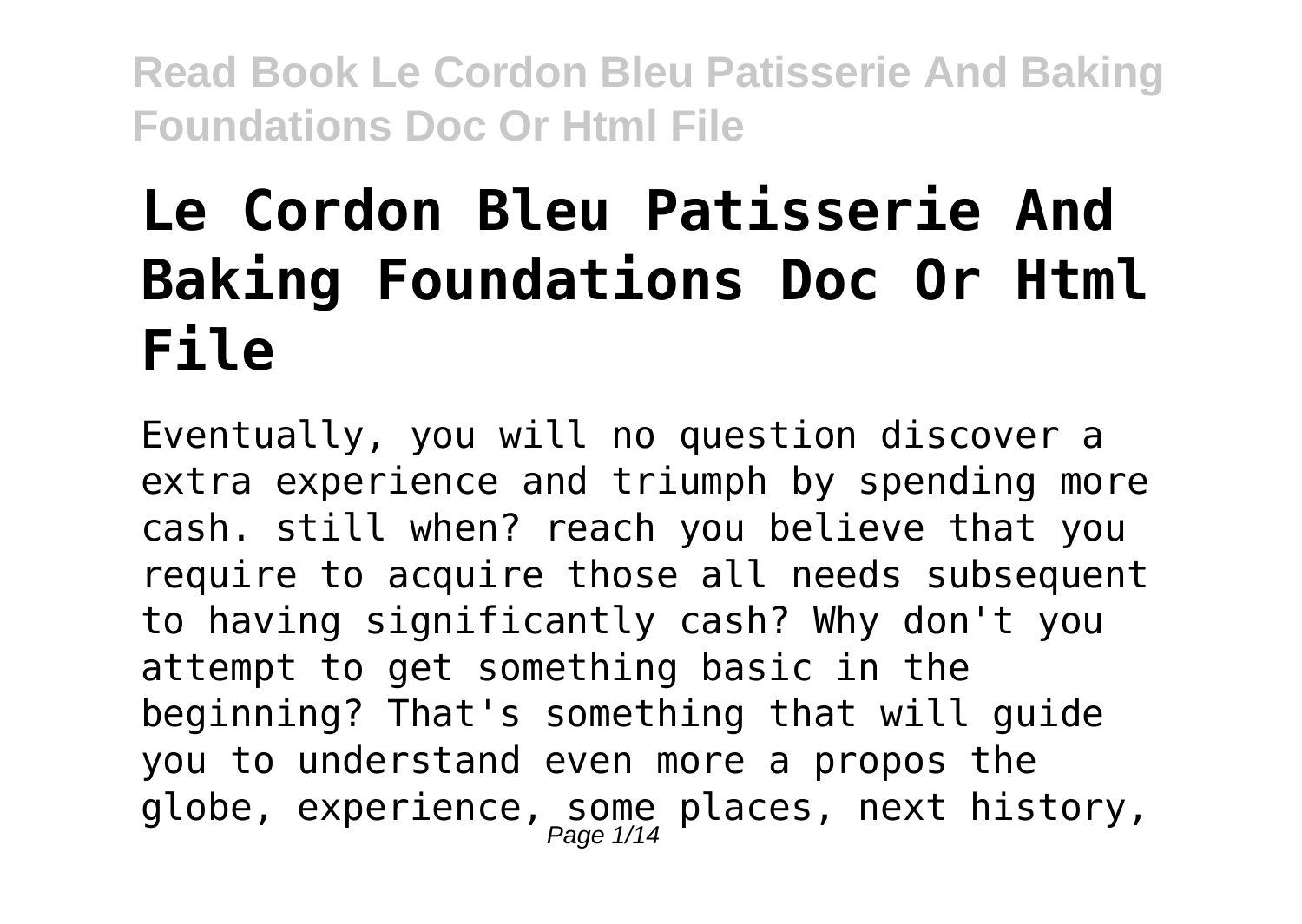amusement, and a lot more?

It is your unconditionally own mature to pretense reviewing habit. in the midst of guides you could enjoy now is **le cordon bleu patisserie and baking foundations doc or html file** below.

In addition to these basic search options, you can also use ManyBooks Advanced Search to pinpoint exactly what you're looking for. There's also the ManyBooks RSS feeds that can keep you up to date on a variety of new content, including: All New Titles By Language.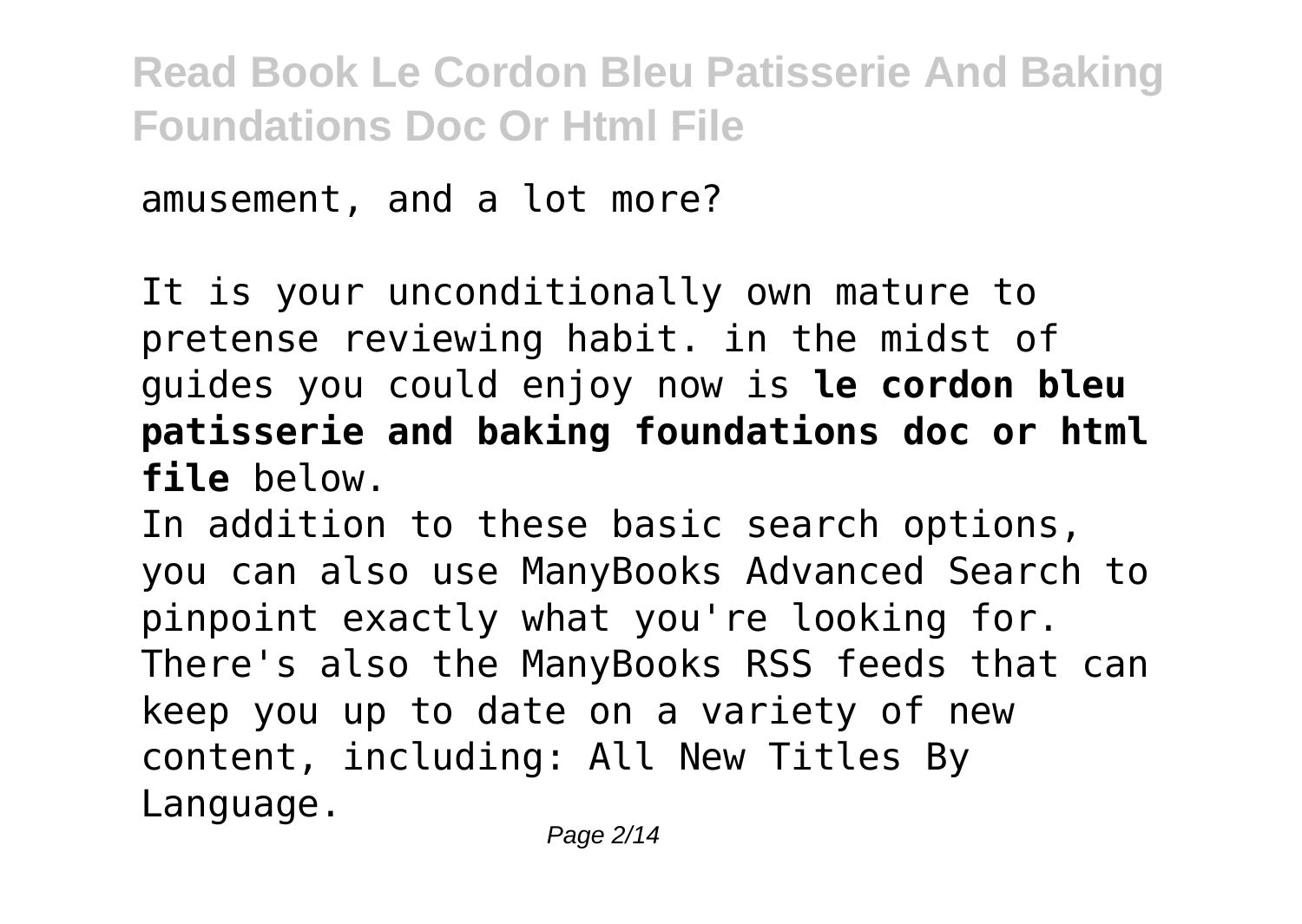# **Le Cordon Bleu Patisserie And**

Discover the art of Pâtisserie. Courses range from specialized ateliers, basic through advanced levels of pastry, plated and boutique style desserts, world delicacies and precise decorating techniques.

# **Pâtisserie | Le Cordon Bleu Lebanon** Founded in Paris in 1895, Le Cordon Bleu has trained generations of the world's best chefs in Gastronomy, Hospitality, and Management. Today, Le Cordon Bleu delivers its celebrated

culinary arts education across the globe.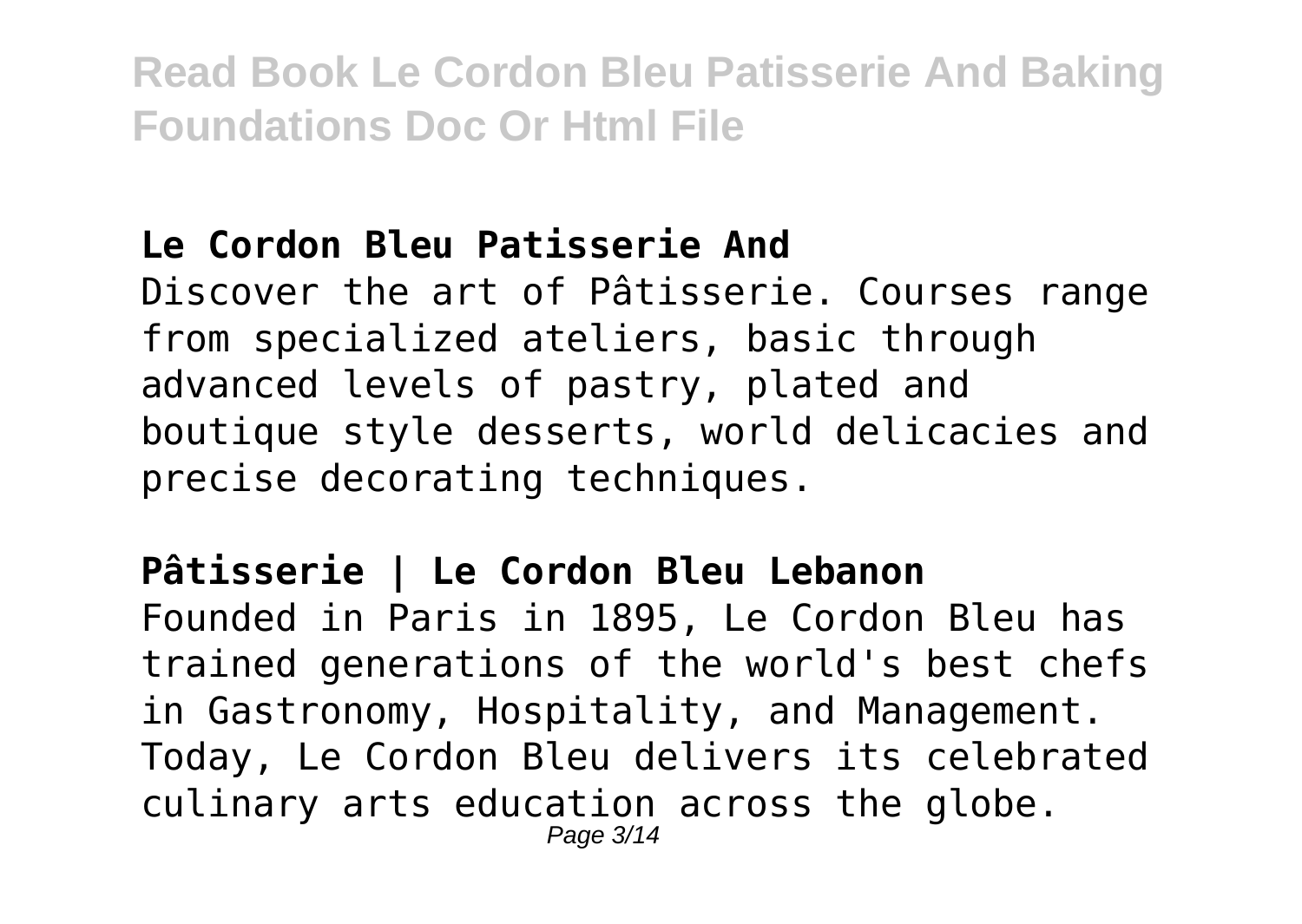### **Le Cordon Bleu Patisserie & Baking Foundations Classic ...**

Le Cordon Bleu London's Diplôme de Pâtisserie is recognised globally as one of the most respected pastry chef qualifications. Our school delivers the highest standards of professional pastry chef education and training. Learn classic French pâtisserie techniques with Le Cordon Bleu's Master Chefs. Book online.

**Diplôme de Pâtisserie - Le Cordon Bleu** Le Cordon Bleu aims to prepare students for a Page 4/14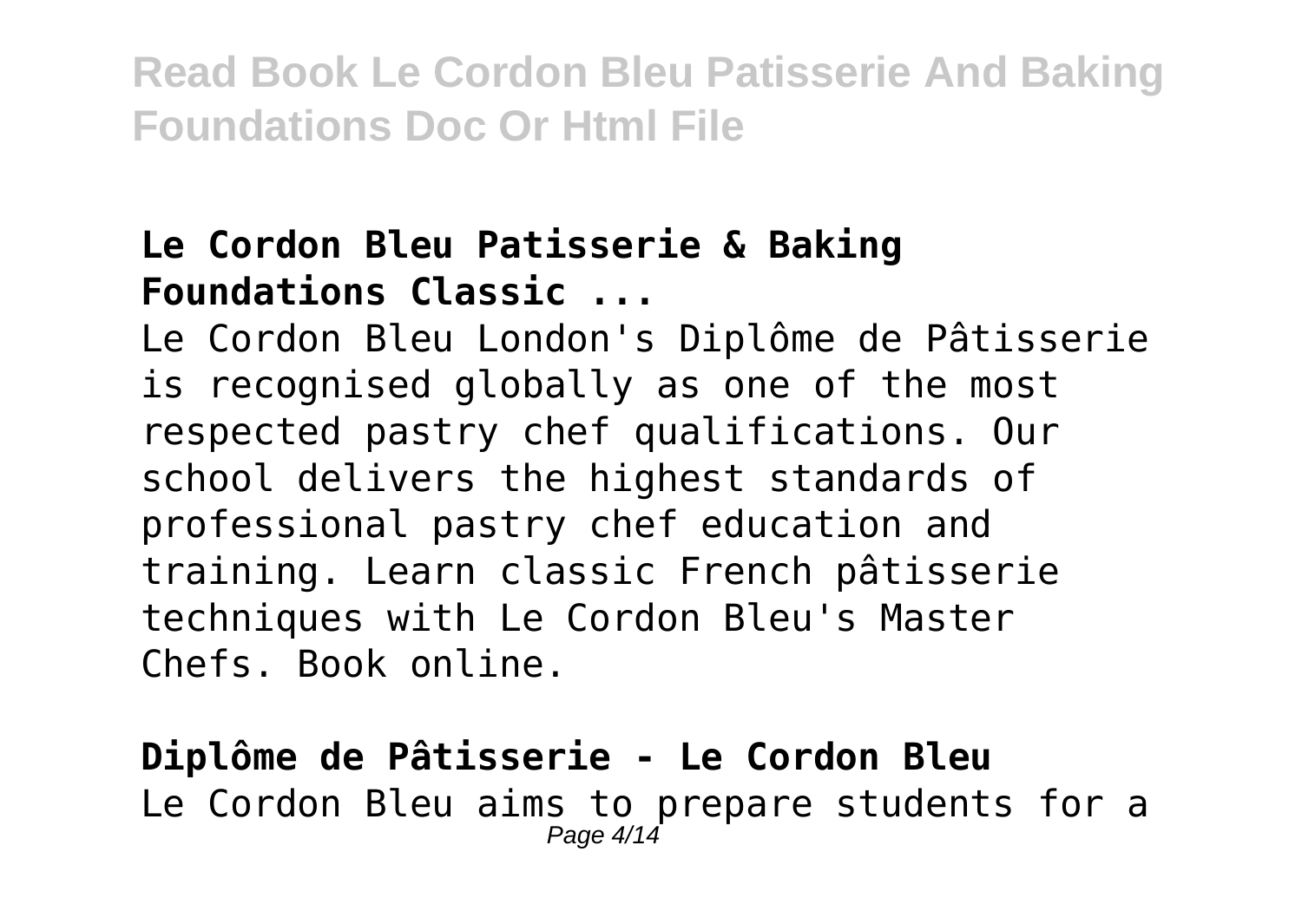career in a variety of fields from the culinary arts to culinary operations and management.

**Le Cordon Bleu | North American Culinary Schools | Cooking ...**

Le Cordon Bleu provided me with a great foundation in all areas of patisserie, we had some of the best teachers and facilities in the world. Matilda Smith - Diplôme de Pâtisserie (SIT31016 Certificate III in Patisserie) Alumna

#### **Le Cordon Bleu Perth Australia: Hospitality** Page 5/14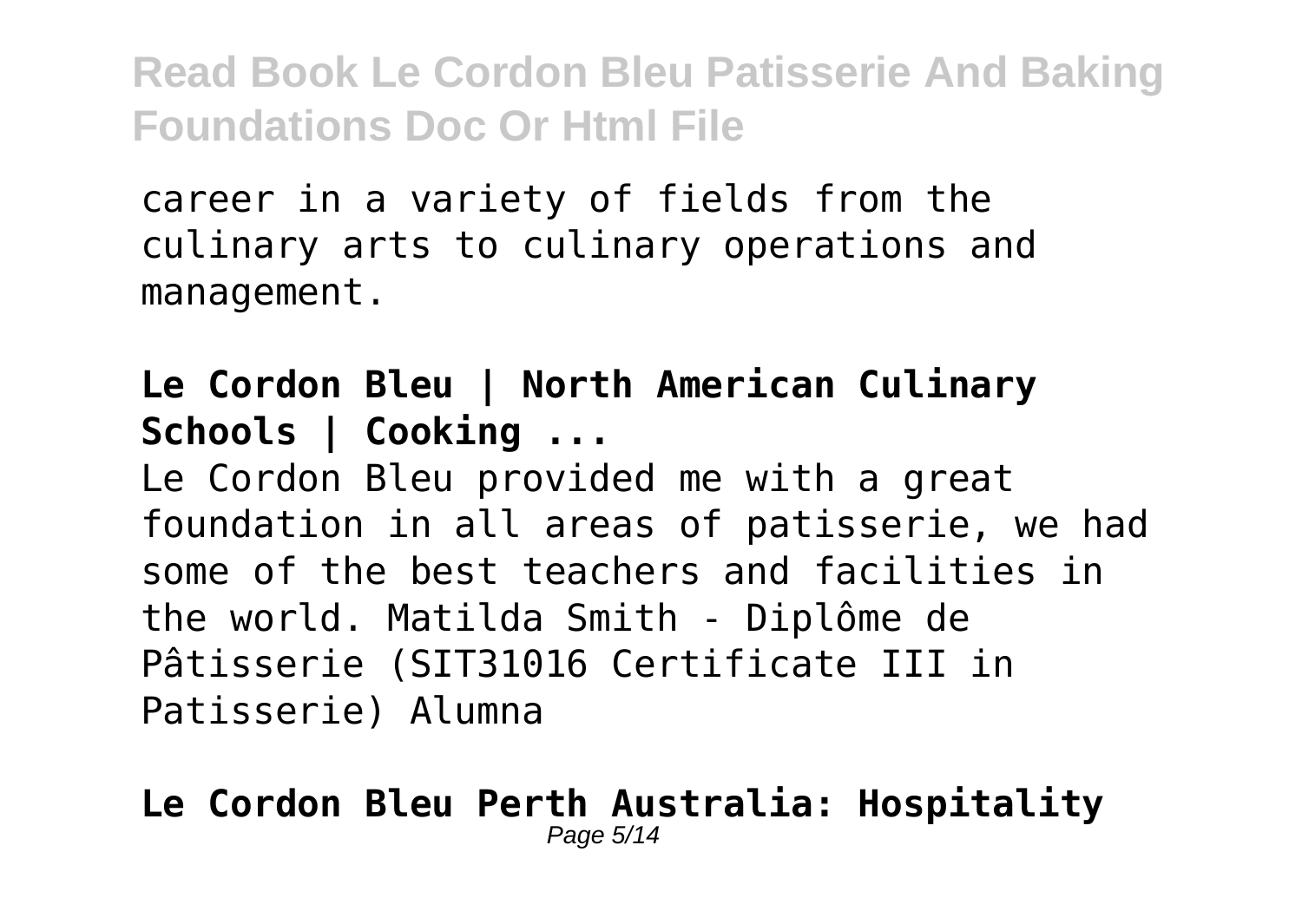### **Management ...**

Le Cordon Bleu [lə kɔʁdɔ̃ blø] (French for "The Blue Ribbon") is an international chain of hospitality and culinary schools teaching French cuisine.Its educational focuses are hospitality management, culinary arts, and gastronomy.The institution consists of 35 institutes in 20 countries and has over 20,000 students of many different nationalities.

# **Le Cordon Bleu - Wikipedia**

Le Cordon Bleu Chefs have worked in some of the most prestigious restaurants in the Page 6/14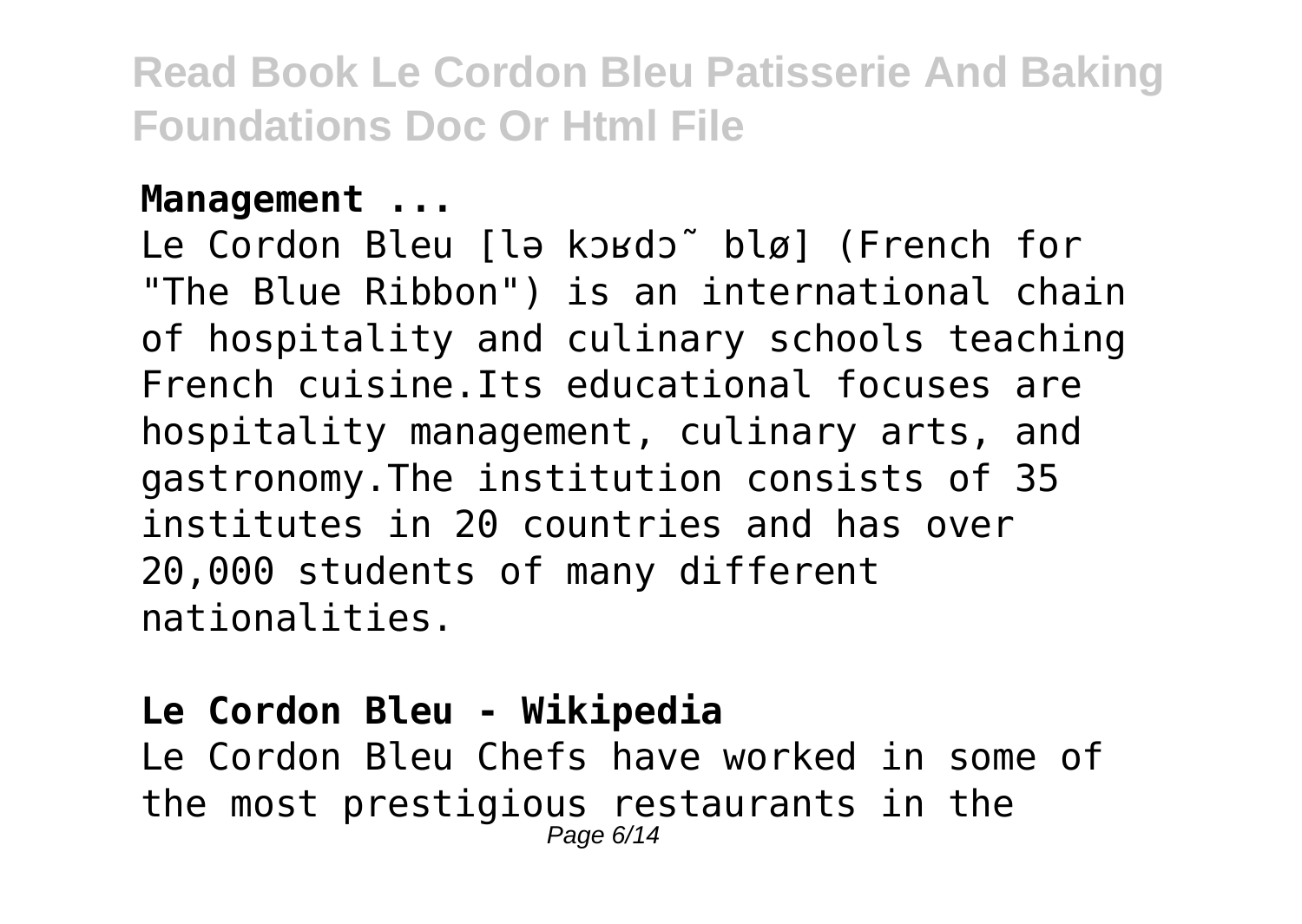world, many of them are Michelin-starred and One of the Best Craftsmen in France (Un des Meilleurs Ouvriers de France - MOF).

## **Le Cordon Bleu Paris - Cuisine, Culinary Arts and ...**

O Diplôme CordonTec do Le Cordon Bleu Rio de Janeiro atende às necessidades de qualquer participante que busque desenvolver as habilidades, o conhecimento e a aplicação profissional de Cuisine e Pâtisserie em um programa único de aprendizagem baseado em competências de "Aplicação para Restaurante". O curso tem duração de 2 semestres. Page 7/14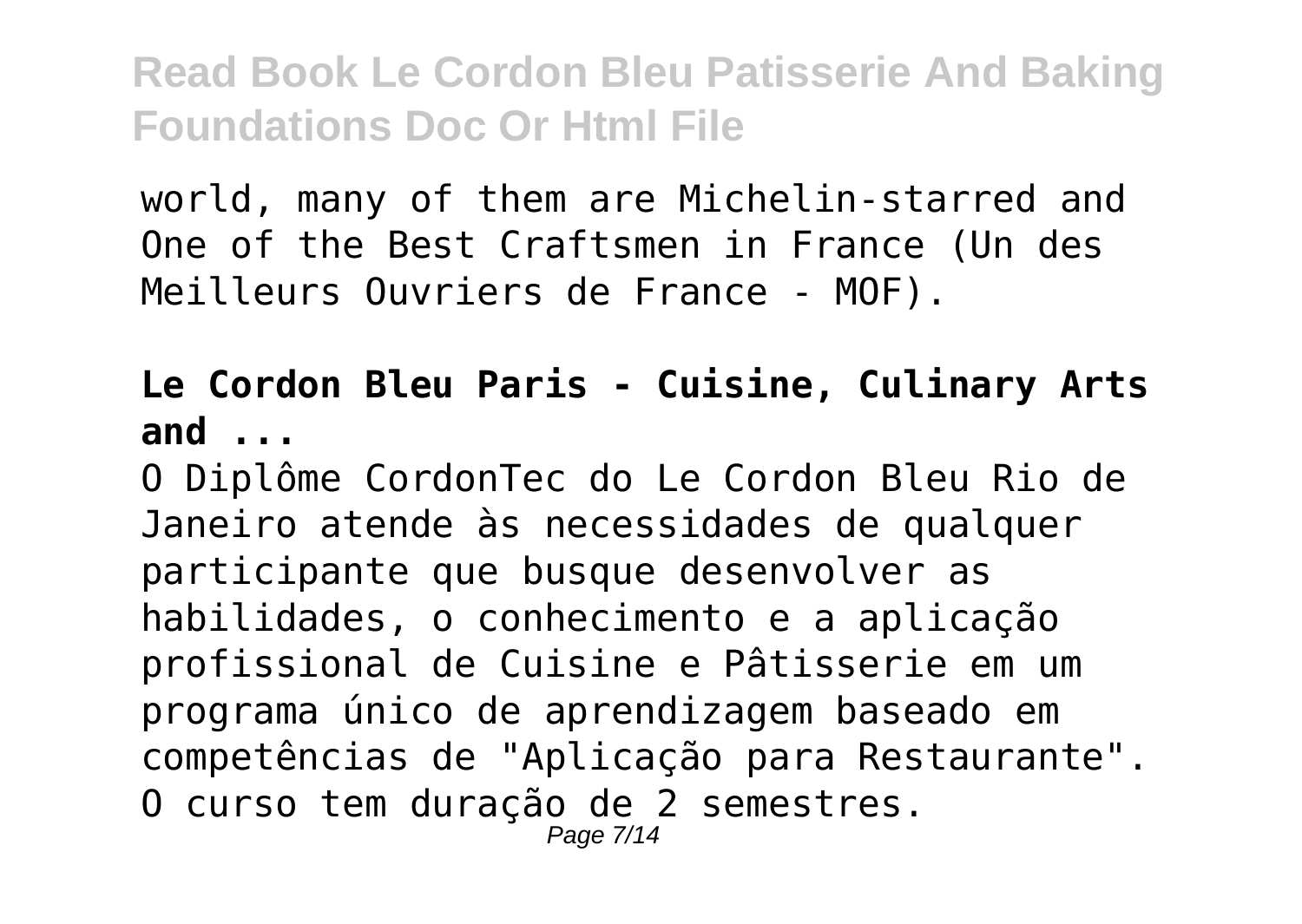**Pâtisserie | Le Cordon Bleu Rio de Janeiro** Le Cordon Bleu's famous culinary publications and cooking books are available alongside professional equipment including Le Cordon Bleu branded Zwilling knives, cuisine and pâtisserie utensils, and chef clothing. Gourmet gifts, wine accessories and fine porcelain offer a touch of Le Cordon Bleu excellence to the culinary enthusiast.

**Le Cordon Bleu London Culinary School, Wine & Management**

Founded in Paris in 1895, Le Cordon Bleu is Page 8/14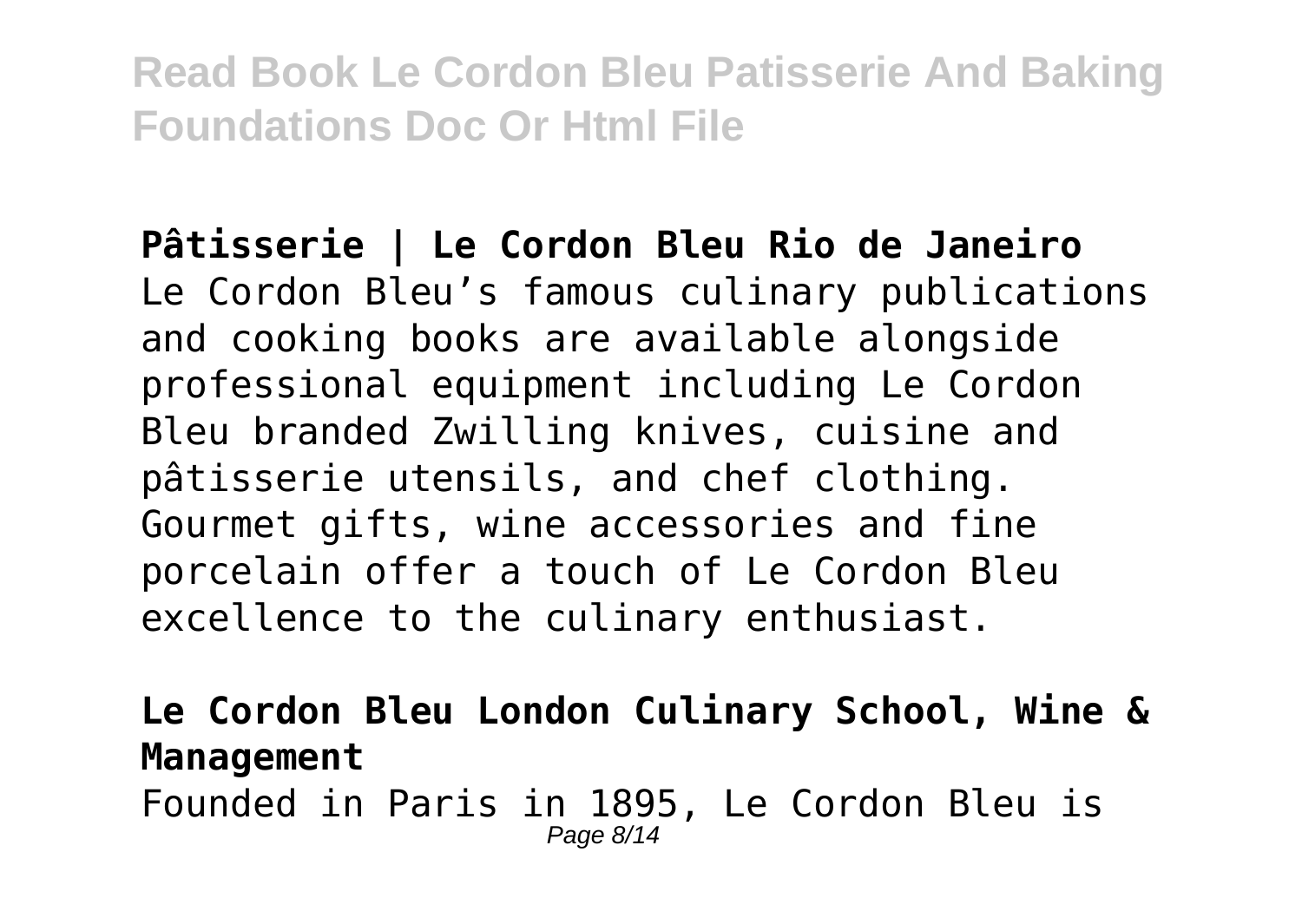considered today the largest network of culinary and hospitality schools in the world with more than 35 institutes in 20 countries and 20,000 students of over 100 nationalities are trained every year.

### **Home | Le Cordon Bleu**

Pâtisserie Techniques Workshops at Le Cordon Bleu Spring Festival 2020. Along with your entry into the Le Cordon Bleu London Spring Festival on Saturday 2nd May where there will be guest chef demonstrations.

#### **Pâtisserie Techniques Workshops | Le Cordon**  $P$ age  $9/$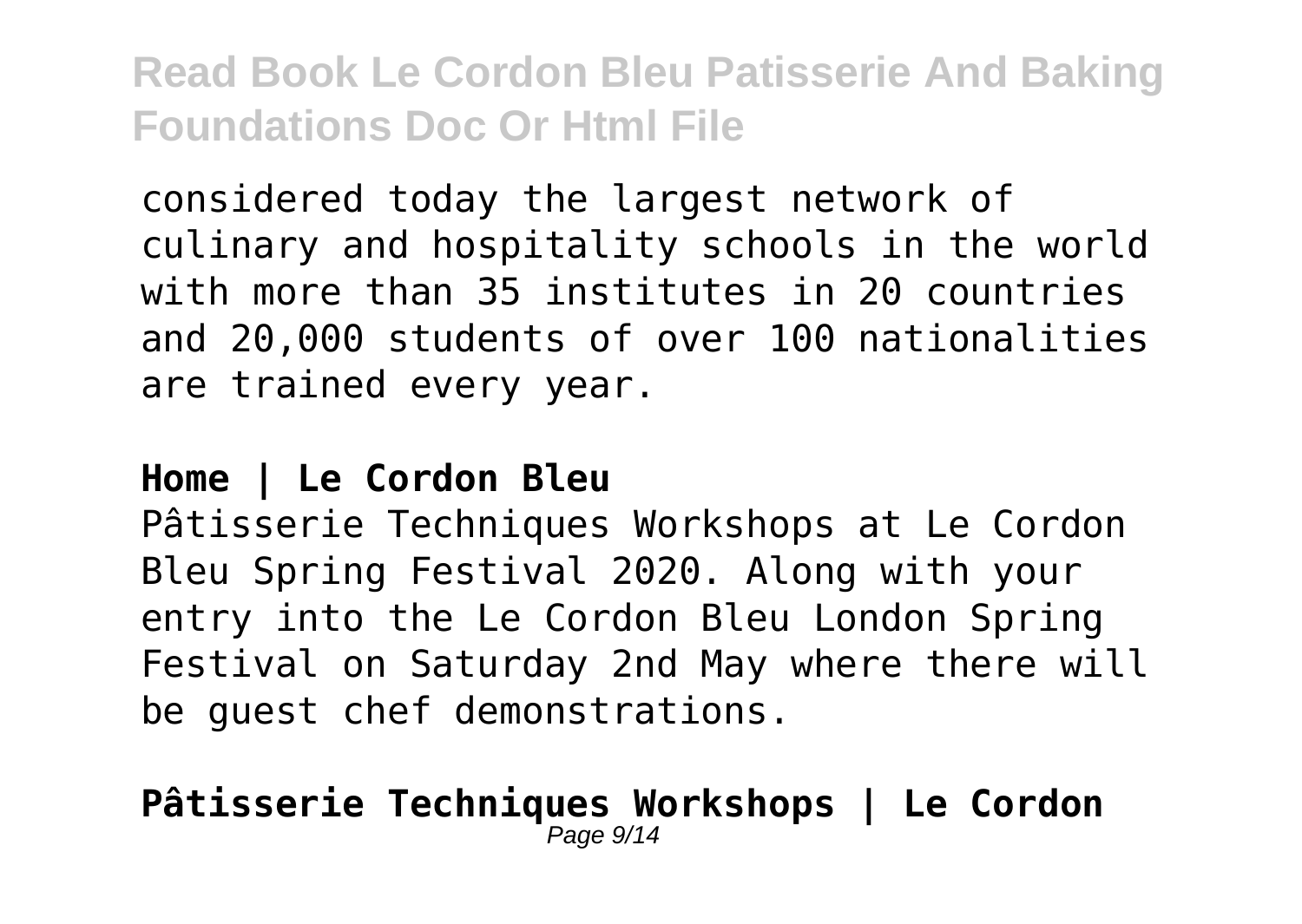# **Bleu Spring ...**

Drawing upon over a 100 year heritage of culinary excellence, Le Cordon Bleu represents classic culinary techniques with modern innovations and the latest in global cuisine. Le Cordon Bleu College of Culinary Arts in Seattle Location: Address:360 Corporate Dr N; Seattle, Tukwila, Washington;

**Le Cordon Bleu College of Culinary Arts in Seattle, WA ...** (206) 268-3888 · 360 Corporate Dr N Tukwila, WA 98188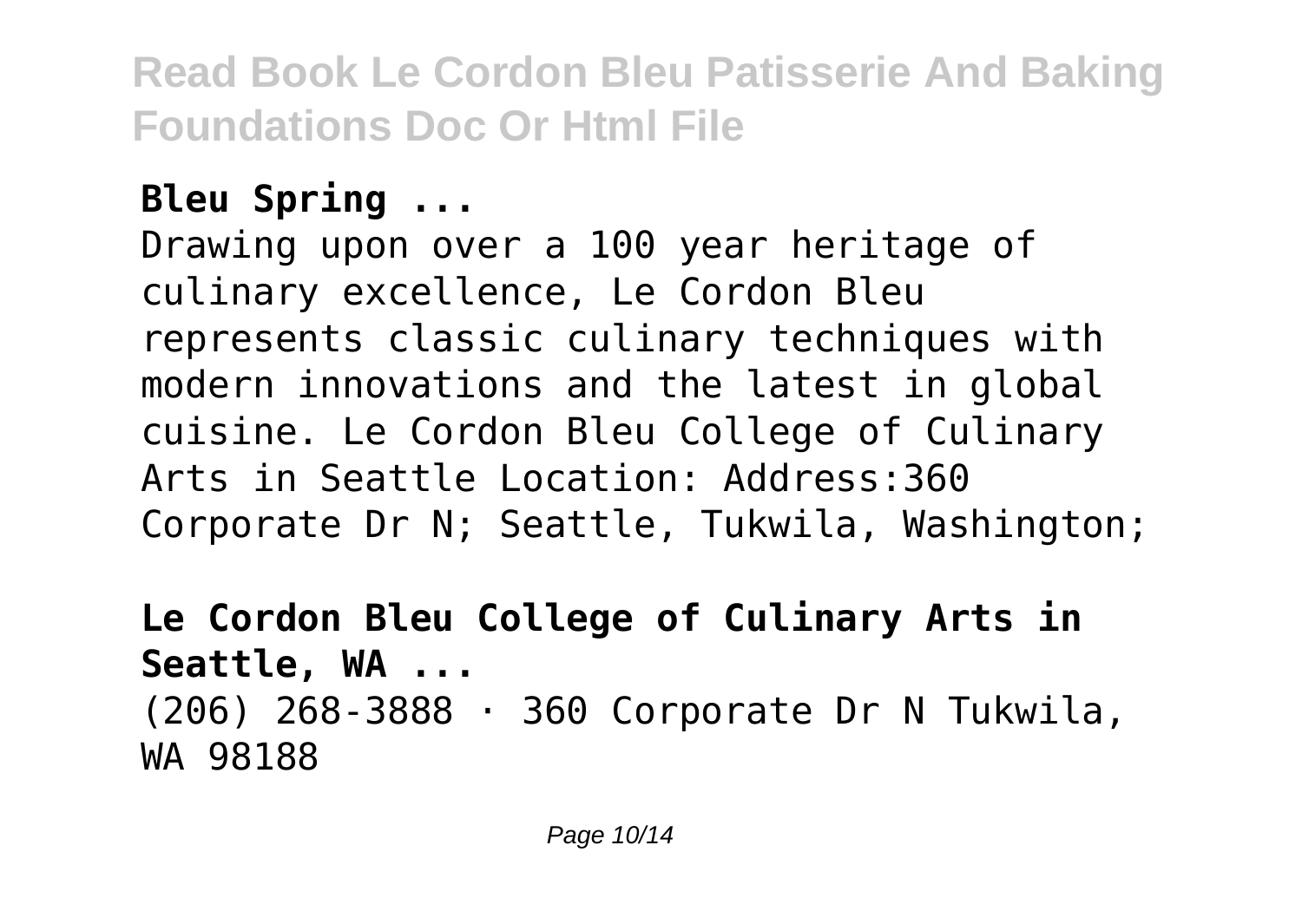## **Le Cordon Bleu - 13 Photos - Cooking Schools - 360 ...**

Founded in Paris in 1895, Le Cordon Bleu has trained generations of the world's best chefs in Gastronomy, Hospitality, and Management. Today, Le Cordon Bleu delivers its celebrated culinary arts education across the globe.

# **Patisserie and Baking Foundations: The Chefs of Le Cordon ...**

Le Cordon Bleu's Diplôme de Pâtisserie is one of the most respected culinary qualifications in the world. Students who successfully complete our pâtisserie qualifications will Page 11/14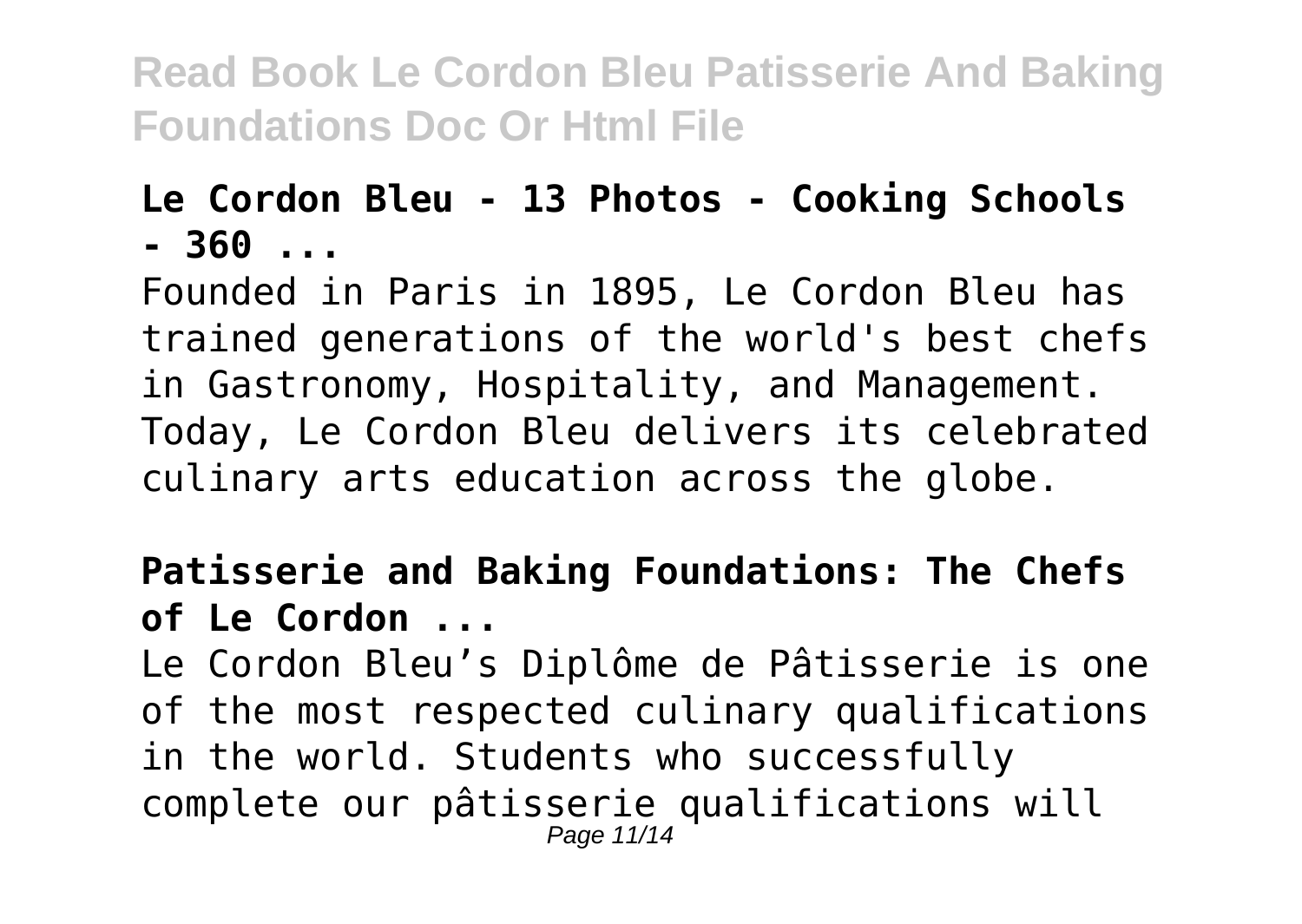learn all of the professional techniques required to progress in a range of exciting career opportunities.

# **Patisserie | Le Cordon Bleu**

Le Cordon Bleu New Zealand offers a range of qualifications at all levels -- certificate, diploma, and degree. As well as short courses, master classes and continuing professional development.

#### **Le Cordon Bleu New Zealand - Where Fresh Meets Finesse** Le Cordon Bleu 1 hr · Following his Page 12/14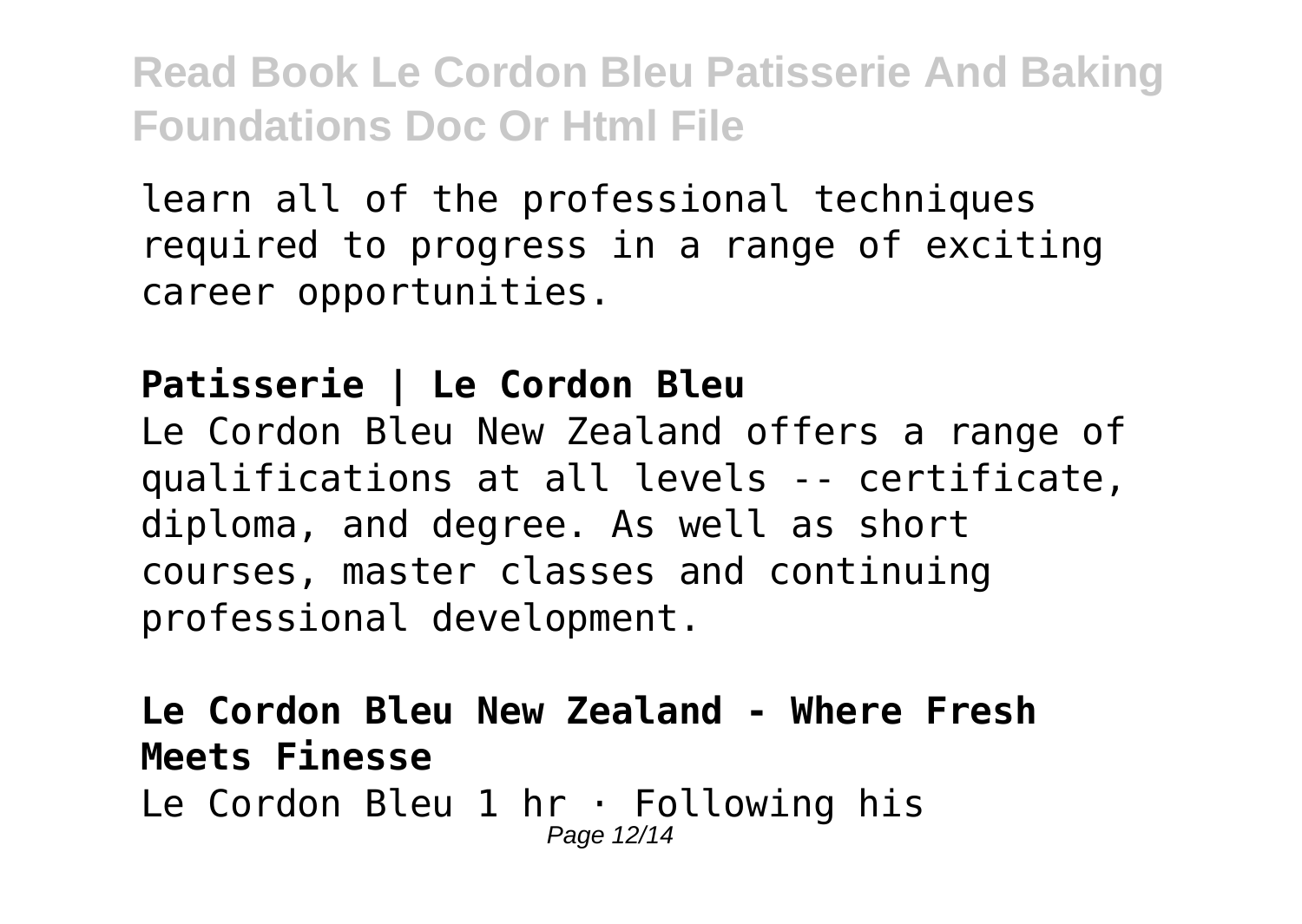Patisserie Diploma at Le Cordon Bleu London, Michael Swamy has developed several cookbooks and worked with companies like MasterChef India on their food styling, photography and filming.

**Le Cordon Bleu - #LeCordonBleu | Facebook** Founded in Paris in 1895, Le Cordon Bleu is the world's leading network of institutes for culinary arts and hotel management. Culinary programs are provided for both professionals and amateurs.

#### **Pastry School: 101 Step-by-Step Recipes: Le** Page 13/14